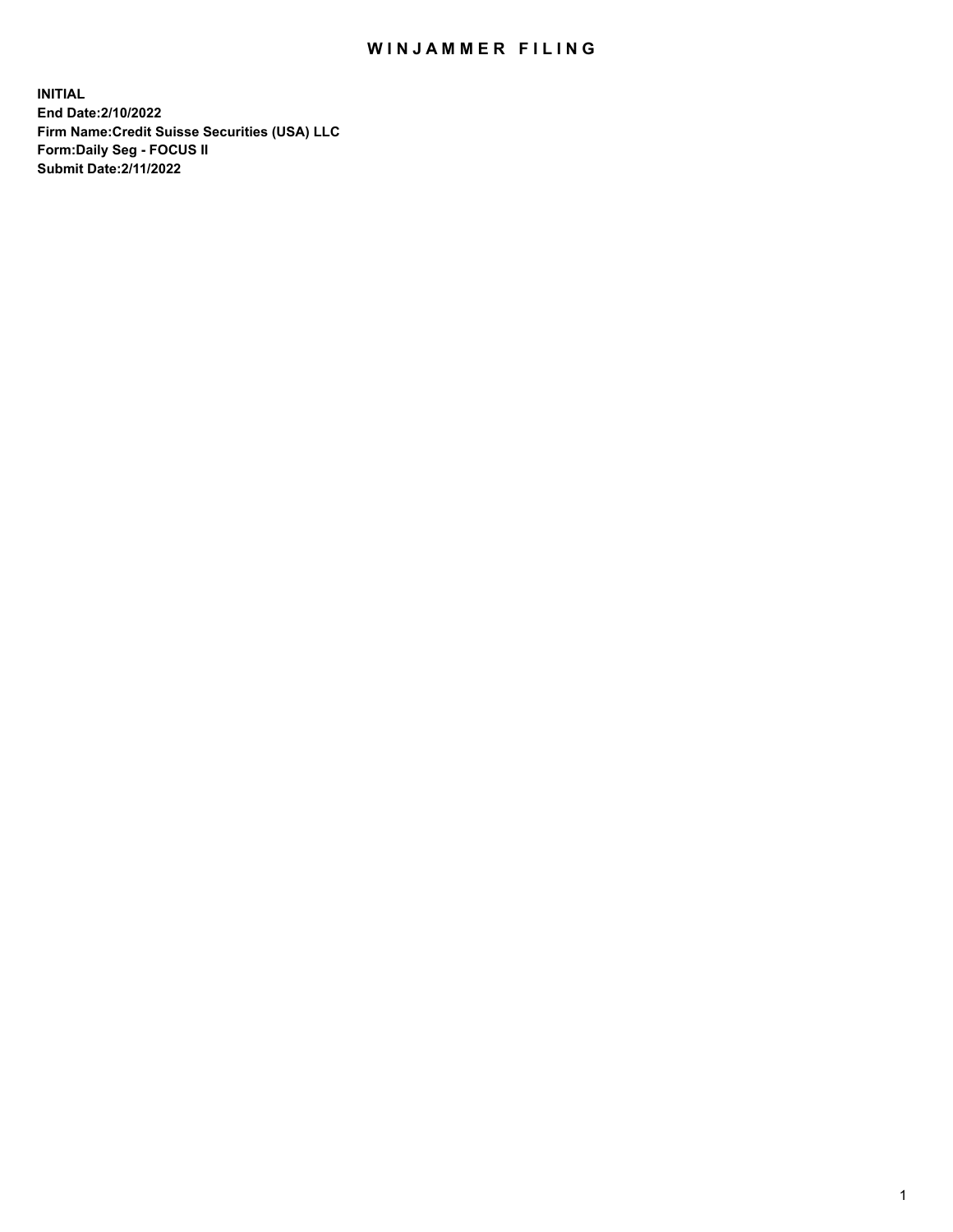**INITIAL End Date:2/10/2022** 

## **Firm Name:Credit Suisse Securities (USA) LLC Form:Daily Seg - FOCUS II Submit Date:2/11/2022**

## **Daily Segregation - Cover Page**

| Name of Company<br><b>Contact Name</b>                                                                                                                                                                                                                                                                                         | <b>Credit Suisse Securities (USA)</b><br><b>LLC</b><br><b>Alexander Baptiste</b> |
|--------------------------------------------------------------------------------------------------------------------------------------------------------------------------------------------------------------------------------------------------------------------------------------------------------------------------------|----------------------------------------------------------------------------------|
| <b>Contact Phone Number</b>                                                                                                                                                                                                                                                                                                    | 919-994-6223                                                                     |
| <b>Contact Email Address</b>                                                                                                                                                                                                                                                                                                   | alexander.baptiste@credit-suiss<br>e.com                                         |
| FCM's Customer Segregated Funds Residual Interest Target (choose one):<br>a. Minimum dollar amount: ; or<br>b. Minimum percentage of customer segregated funds required:%; or<br>c. Dollar amount range between: and; or<br>d. Percentage range of customer segregated funds required between: % and %.                        | $\frac{0}{5}$<br>0 <sub>0</sub><br>00                                            |
| FCM's Customer Secured Amount Funds Residual Interest Target (choose one):<br>a. Minimum dollar amount: ; or<br>b. Minimum percentage of customer secured funds required:%; or<br>c. Dollar amount range between: and; or<br>d. Percentage range of customer secured funds required between:% and%.                            | $\frac{0}{5}$<br>$\underline{0}$ $\underline{0}$<br>0 <sub>0</sub>               |
| FCM's Cleared Swaps Customer Collateral Residual Interest Target (choose one):<br>a. Minimum dollar amount: ; or<br>b. Minimum percentage of cleared swaps customer collateral required:% ; or<br>c. Dollar amount range between: and; or<br>d. Percentage range of cleared swaps customer collateral required between:% and%. | $\frac{0}{5}$<br>0 <sub>0</sub><br>0 <sub>0</sub>                                |

Attach supporting documents CH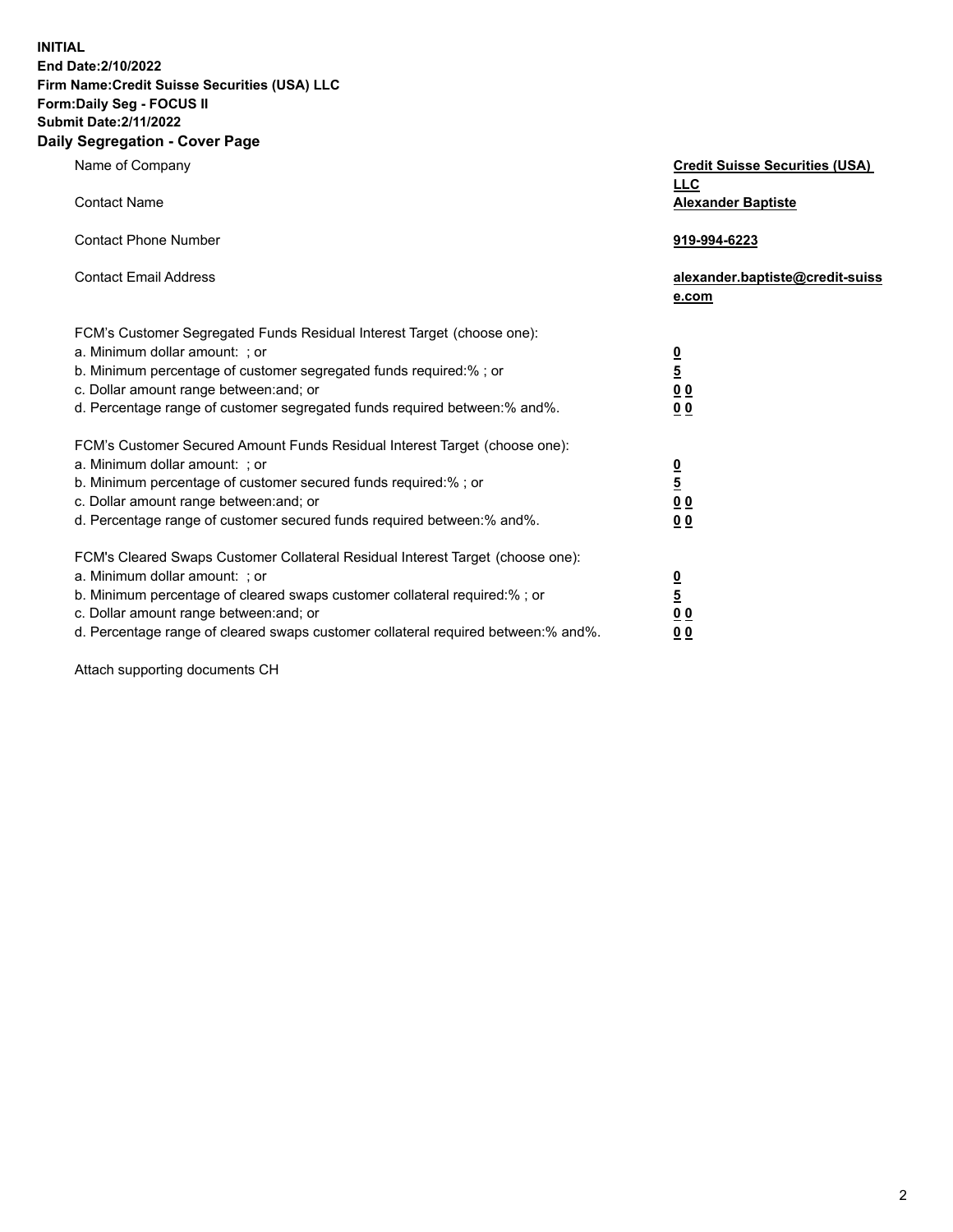**INITIAL End Date:2/10/2022 Firm Name:Credit Suisse Securities (USA) LLC Form:Daily Seg - FOCUS II Submit Date:2/11/2022** 

## **Daily Segregation - Secured Amounts**

|     | Foreign Futures and Foreign Options Secured Amounts                                         |                                 |
|-----|---------------------------------------------------------------------------------------------|---------------------------------|
|     | Amount required to be set aside pursuant to law, rule or regulation of a foreign            | $0$ [7305]                      |
|     | government or a rule of a self-regulatory organization authorized thereunder                |                                 |
| 1.  | Net ledger balance - Foreign Futures and Foreign Option Trading - All Customers             |                                 |
|     | A. Cash                                                                                     | 4,117,369,020 [7315]            |
|     | B. Securities (at market)                                                                   | 766,934,447 [7317]              |
| 2.  | Net unrealized profit (loss) in open futures contracts traded on a foreign board of trade   | $-1,899,632,166$ [7325]         |
| 3.  | Exchange traded options                                                                     |                                 |
|     | a. Market value of open option contracts purchased on a foreign board of trade              | 10,237,369 [7335]               |
|     | b. Market value of open contracts granted (sold) on a foreign board of trade                | 4,862,451 [7337]                |
| 4.  | Net equity (deficit) (add lines 1. 2. and 3.)                                               | 2,990,046,219 [7345]            |
| 5.  | Account liquidating to a deficit and account with a debit balances - gross amount           | 58,606,876 [7351]               |
|     | Less: amount offset by customer owned securities                                            | -58,566,762 [7352]40,114 [7354] |
| 6.  | Amount required to be set aside as the secured amount - Net Liquidating Equity              | 2,990,086,333 [7355]            |
|     | Method (add lines 4 and 5)                                                                  |                                 |
| 7.  | Greater of amount required to be set aside pursuant to foreign jurisdiction (above) or line | 2,990,086,332 [7360]            |
|     | 6.                                                                                          |                                 |
|     | FUNDS DEPOSITED IN SEPARATE REGULATION 30.7 ACCOUNTS                                        |                                 |
| 1.  | Cash in banks                                                                               |                                 |
|     | A. Banks located in the United States                                                       | 20,758,174 [7500]               |
|     | B. Other banks qualified under Regulation 30.7                                              | 467,757,444 [7520]488,515,618   |
|     |                                                                                             | [7530]                          |
| 2.  | Securities                                                                                  |                                 |
|     | A. In safekeeping with banks located in the United States                                   | 766,934,448 [7540]              |
|     | B. In safekeeping with other banks qualified under Regulation 30.7                          | 0 [7560] 766, 934, 448 [7570]   |
| 3.  | Equities with registered futures commission merchants                                       |                                 |
|     | A. Cash                                                                                     | $0$ [7580]                      |
|     | <b>B.</b> Securities                                                                        | $0$ [7590]                      |
|     | C. Unrealized gain (loss) on open futures contracts                                         | $0$ [7600]                      |
|     | D. Value of long option contracts                                                           | $0$ [7610]                      |
|     | E. Value of short option contracts                                                          | 0 [7615]0 [7620]                |
| 4.  | Amounts held by clearing organizations of foreign boards of trade                           |                                 |
|     | A. Cash                                                                                     | $0$ [7640]                      |
|     | <b>B.</b> Securities                                                                        | $0$ [7650]                      |
|     | C. Amount due to (from) clearing organization - daily variation                             | $0$ [7660]                      |
|     | D. Value of long option contracts                                                           | $0$ [7670]                      |
|     | E. Value of short option contracts                                                          | $0$ [7675] $0$ [7680]           |
| 5.  | Amounts held by members of foreign boards of trade                                          |                                 |
|     | A. Cash                                                                                     | 4,877,899,342 [7700]            |
|     | <b>B.</b> Securities                                                                        | $0$ [7710]                      |
|     | C. Unrealized gain (loss) on open futures contracts                                         | $-1,998,405,108$ [7720]         |
|     | D. Value of long option contracts                                                           | 10,237,369 [7730]               |
|     | E. Value of short option contracts                                                          | 4,862,451 [7735]2,884,869,152   |
|     |                                                                                             | [7740]                          |
| 6.  | Amounts with other depositories designated by a foreign board of trade                      | $0$ [7760]                      |
| 7.  | Segregated funds on hand                                                                    | $0$ [7765]                      |
| 8.  | Total funds in separate section 30.7 accounts                                               | 4,140,319,218 [7770]            |
| 9.  | Excess (deficiency) Set Aside for Secured Amount (subtract line 7 Secured Statement         | 1,150,232,886 [7380]            |
|     | Page 1 from Line 8)                                                                         |                                 |
| 10. | Management Target Amount for Excess funds in separate section 30.7 accounts                 | 149,504,317 [7780]              |
| 11. | Excess (deficiency) funds in separate 30.7 accounts over (under) Management Target          | 1,000,728,569 [7785]            |
|     |                                                                                             |                                 |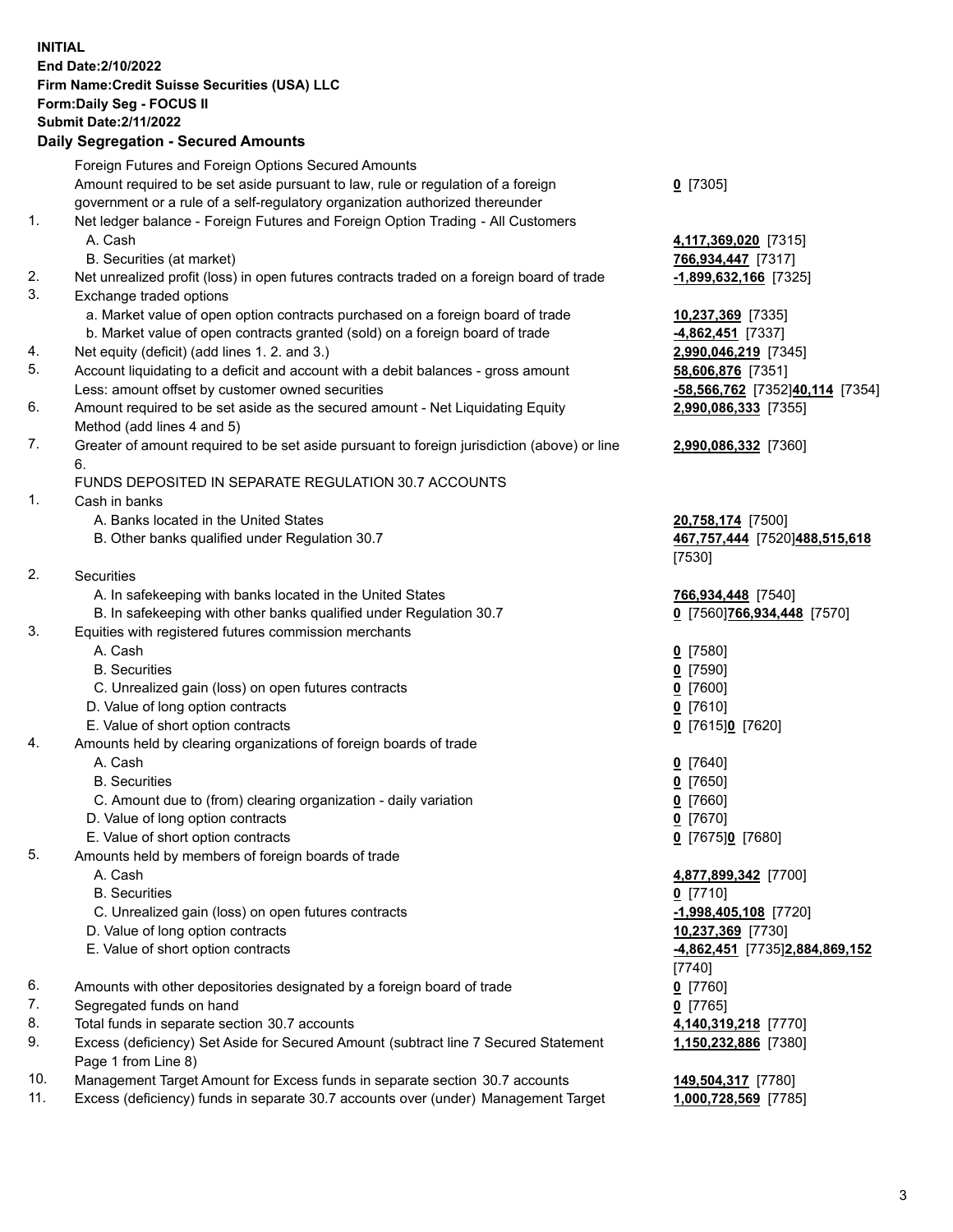15. Management Target Amount for Excess funds in segregation **110,086,984** [7194] 16. Excess (deficiency) funds in segregation over (under) Management Target Amount **76,006,002** [7198] **INITIAL End Date:2/10/2022 Firm Name:Credit Suisse Securities (USA) LLC Form:Daily Seg - FOCUS II Submit Date:2/11/2022 Daily Segregation - Segregation Statement**  SEGREGATION REQUIREMENTS(Section 4d(2) of the CEAct) 1. Net ledger balance A. Cash **1,617,189,121** [7010] B. Securities (at market) **779,577,468** [7020] 2. Net unrealized profit (loss) in open futures contracts traded on a contract market **-224,118,406** [7030] 3. Exchange traded options A. Add market value of open option contracts purchased on a contract market **97,537,016** [7032] B. Deduct market value of open option contracts granted (sold) on a contract market **-68,459,276** [7033] 4. Net equity (deficit) (add lines 1, 2 and 3) **2,201,725,923** [7040] 5. Accounts liquidating to a deficit and accounts with debit balances - gross amount **122,306,042** [7045] Less: amount offset by customer securities **-122,292,276** [7047] **13,766** [7050] 6. Amount required to be segregated (add lines 4 and 5) **2,201,739,689** [7060] FUNDS IN SEGREGATED ACCOUNTS 7. Deposited in segregated funds bank accounts A. Cash **364,033,107** [7070] B. Securities representing investments of customers' funds (at market) **0** [7080] C. Securities held for particular customers or option customers in lieu of cash (at **627,558,988** [7090] market) 8. Margins on deposit with derivatives clearing organizations of contract markets A. Cash **1,223,957,114** [7100] B. Securities representing investments of customers' funds (at market) **0** [7110] C. Securities held for particular customers or option customers in lieu of cash (at **152,018,480** [7120] market) 9. Net settlement from (to) derivatives clearing organizations of contract markets **-8,975,551** [7130] 10. Exchange traded options A. Value of open long option contracts **97,537,016** [7132] B. Value of open short option contracts **-68,459,276** [7133] 11. Net equities with other FCMs A. Net liquidating equity **162,797** [7140] B. Securities representing investments of customers' funds (at market) **0** [7160] C. Securities held for particular customers or option customers in lieu of cash (at **0** [7170] market) 12. Segregated funds on hand **0** [7150] 13. Total amount in segregation (add lines 7 through 12) **2,387,832,675** [7180] 14. Excess (deficiency) funds in segregation (subtract line 6 from line 13) **186,092,986** [7190]

Excess